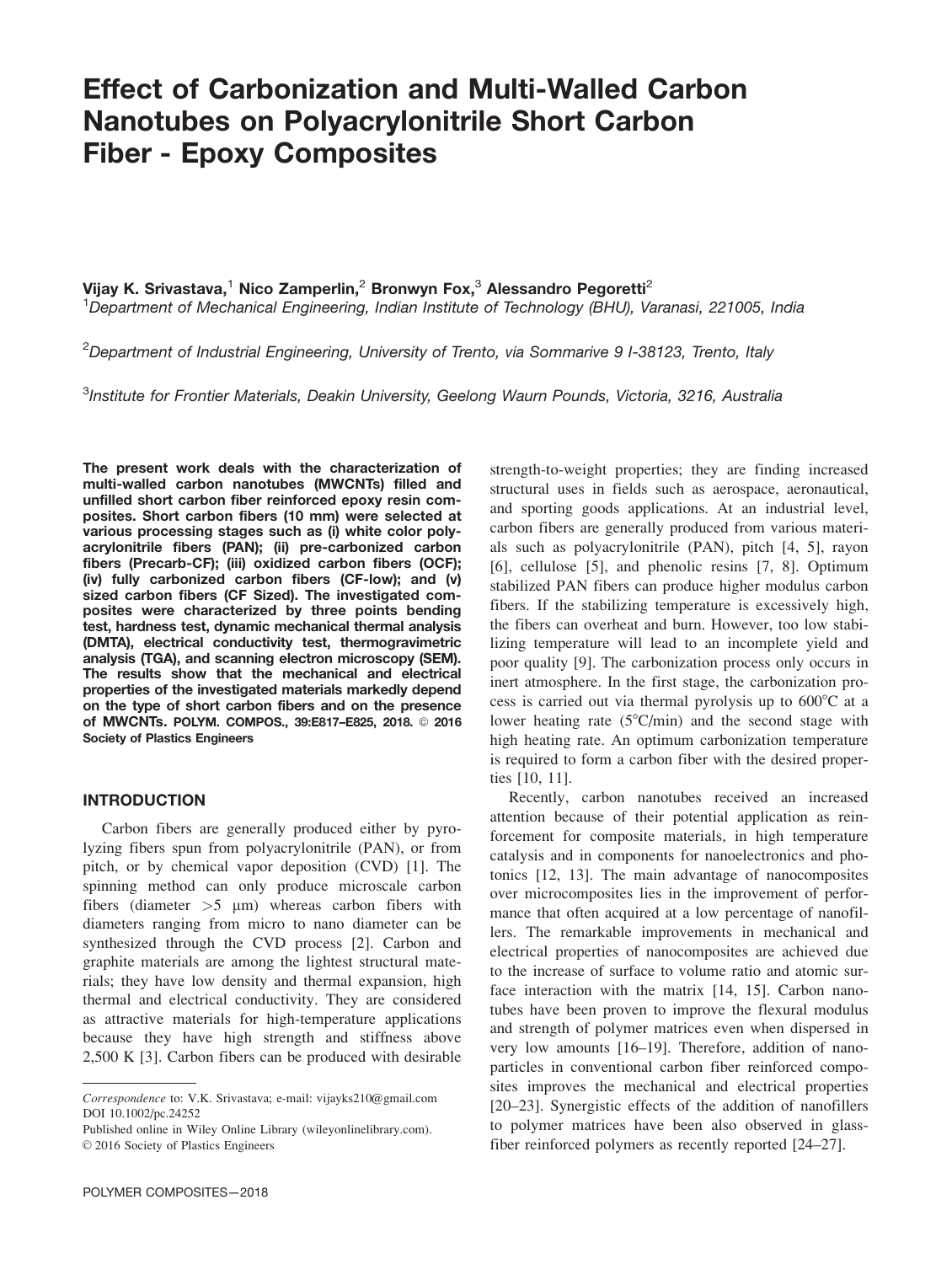The main objective of this study is to compare the mechanical, electrical, and thermal properties of multiscale micro-nano epoxy composites containing both multi-walled carbon nanotubes (MWCNTs) and short carbon fibers. Short carbon fibers were used in different forms including, white color polyacrylonitrile carbon fibers (PAN), pre-carbonized carbon fibers (Precarb-CF), oxidized carbon fibers (OCF), fully carbonized carbon fibers (CF-low), and sized carbon fibers (CF Sized). The authors are not aware of similar studies in which the effect of short fibers at various stages of their path from a polymeric (PAN) to a fully carbonized structure (CF) have been compared. The investigated materials were characterized through mechanical testing like, flexural (3 points bending), hardness, dynamic mechanical thermal analysis (DMTA), thermogravimetric analysis (TGA), electrical testing, and morphological observation by scanning electron microscope (SEM) analysis.

# EXPERIMENTAL

#### Materials and Specimens

Polyacrylonitrile (PAN) based carbon fiber was obtained from Carbon Nexus, Institute of Frontier Materials, Deakin University, Geelong, Victoria, Melbourne, Australia. Carbon Nexus is a globally unique carbon fiber and composite research facility owned and operated by Deakin University. At Carbon Nexus, carbon fibers were produced from polyacrylonitrile (PAN) fibers. The polymer was converted into carbon at extremely high temperatures. Initially, PAN precursor was spun into filament yarns, using chemical and mechanical processes. At this stage, the yarns consist of super fine white continuous fibers with an average diameter of about  $10 \mu m$ . The spun PAN fibers are therefore stabilized through oxidation, which converts their linear structure to a more thermally stable ladder structure. This was achieved by heating the fibers to a temperature of  $300^{\circ}$ C for up to 120 min in an oven. After stabilization, the fibers were carbonized. This involved heating them up to  $3,000^{\circ}$ C in the presence of an inert gas (e.g. nitrogen) in a furnace. Extreme heat treatment causes the fibers to expel all noncarbon atoms and form tightly bonded carbon crystals that are aligned more or less parallel to the axis of the fiber. To create better chemical bonding properties, the surface was slightly oxidized by an electrolytical treatment. Fibers were then washed, dried, and coated to protect them from damage before they were wound onto bobbins.

In this work, short carbon fibers (10 mm length) were selected among (i) original polyacrylonitrile fibers (PAN); (ii) pre-carbonized PAN carbon fibers (Precarb-CF), (iii) oxidized carbon fibers (OCF); (iv) fully carbonized carbon fibers (CF-low); and (v) sized carbon fibers (CF Sized). Multi-walled carbon nanotube (MWCNT) was used as filler materials, which was obtained from J.K. Impex Company, Mumbai with 99.5% purities. The main

TABLE 1. Main geometrical features and elastic moduli of the selected constituents.

| Materials    | Geometry                                 | Elastic<br>modulus (GPa) |
|--------------|------------------------------------------|--------------------------|
| <b>MWCNT</b> | Length $= \pm 2$ µm                      | 1,000                    |
| 99.98%       | Average Inner diameter $= \pm 6.5$ nm    |                          |
|              | Average Outer diameter $= \pm 40$ nm     |                          |
| Epoxy resin  |                                          | 2.0                      |
| <b>PAN</b>   | Diameter = $\sim$ 10 µm, length = 10 mm  | 200                      |
| Precarb-CF   | Diameter = $\sim$ 10 µm, length = 10 mm  | 200-280                  |
| OCF          | Diameter = $\sim$ 7.0 µm, length = 10 mm | 280-350                  |
| CF low       | Diameter = $\sim$ 7 µm, length = 10 mm   | 350-600                  |
| CF sized     | Diameter = $\sim$ 7 µm, length = 10 mm   | 600                      |

geometrical features and elastic moduli of the selected reinforcing materials are summarized in Table 1.

Epoxy resin was obtained from Ciba-Geigy Ltd., Mumbai. The araldite (LY-556) 55%, hardener (HY-917) 49%, and accelerator (DY-070) 0.28% were used to crosslink the epoxy resin. Shen et al. reported that a weight content of MWCNTs lower than 1% was enough to improve the mechanical properties of an epoxy resin [18]. Therefore, 0.5% MWCNT filler was selected as weight percentage. MWCNT filled epoxy resin was homogenized using a labscale three-roll-mill (Exakt 120 EXAKT Advanced Technology GmbH, Germany), which enables the introduction of very high shear rates (up to  $200,000 \text{ s}^{-1}$ ) throughout the suspension. The pre-dispersed suspension was then passed through the rolls with dwell times of 2 min. The dispersive forces on the suspension were acting in a very thin gap  $(5 \mu m)$  between the rolls. After dispersion of the MWCNT in the resin LY-556, the hardener and accelerator were added in a vacuum dissolver, in order to remove trapped air from the suspension. Then the mixture was placed in a vacuum chamber for 20 min to eliminate the bubbles introduced during the rolling process. The dispersed mixtures of MWCNT and resin were subsequently diluted by adding the hardener (HY-917) in a weight ratio with the epoxy resin of 10:1. MWCNT/epoxy resin mixture was mixed by the same method described above to remove air bubbles before curing. Simultaneously, short carbon fibers in a weight percentage of 2.34% were added to the mixture of MWCNT and epoxy resin matrix and properly stirred for 2 min. Then mixtures were poured in a silicon mold and allow to cure at room temperature for 24 h. After curing, specimens were machined as per the ASTM D-790-10 standard for the measurement of mechanical properties. The details of sample are listed in Table 2.

## Flexural Test

Three point flexural tests were conducted on an Instron 4502 machine equipped with a 10 kN load cell operating at a strain rate of  $0.01$  min<sup>-1</sup>. The specimen's dimensions were selected according to ASTM D-790-10 standard and a span length of 80 mm was adopted.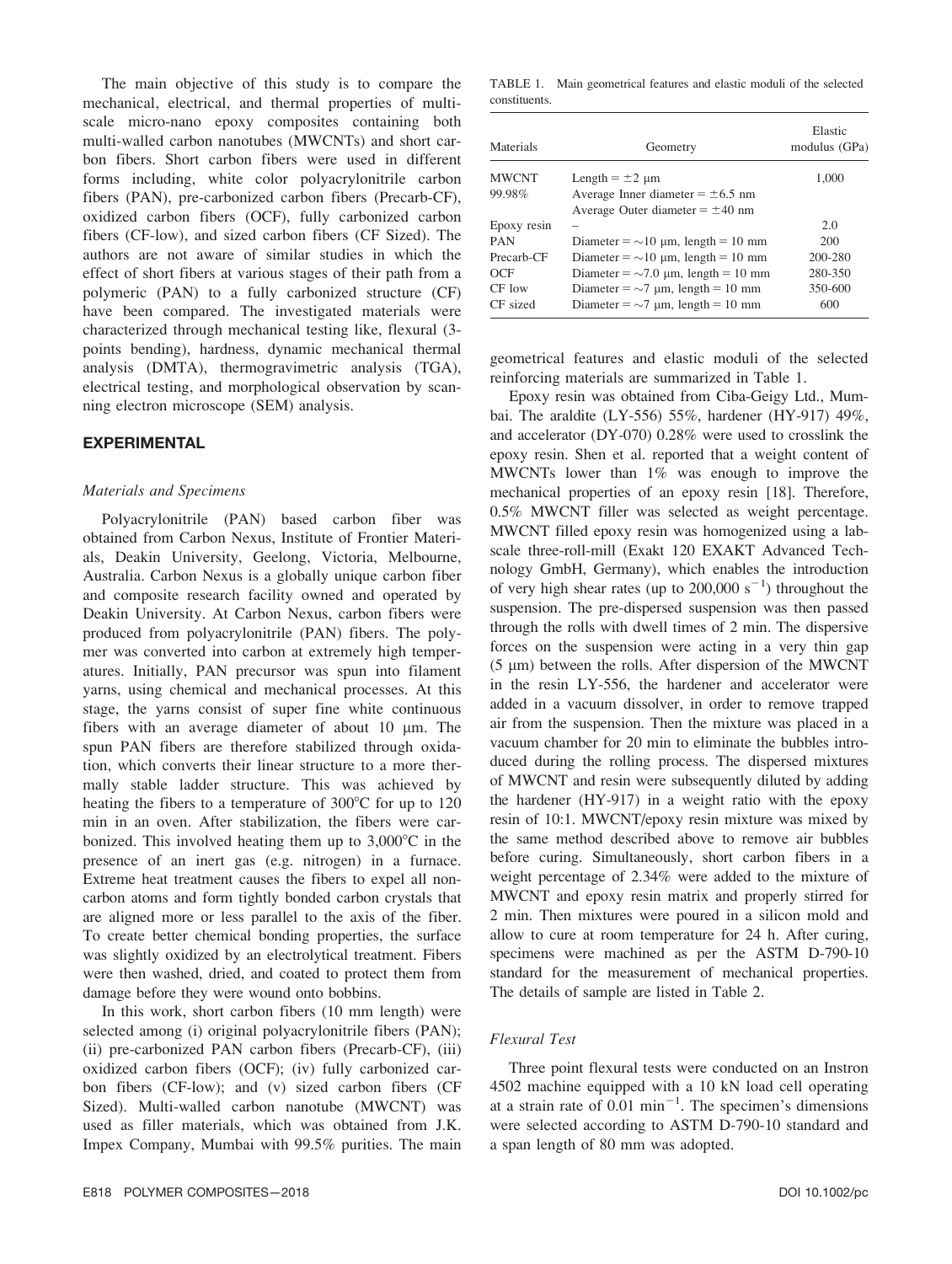| TABLE 2. Details of sample coding and composition. |  |  |  |  |  |  |  |
|----------------------------------------------------|--|--|--|--|--|--|--|
|----------------------------------------------------|--|--|--|--|--|--|--|

| Composition                                                      | Sample coding       |
|------------------------------------------------------------------|---------------------|
| CF Low $(2.34\%)$ , MWCNT $(0.5\%)$ ,<br>Epoxy resin $(97.16\%)$ | CF-Low with-CNT     |
| CF Low $(2.34\%)$ , Epoxy resin $(97.66\%)$                      | CF-Low_no-CNT       |
| CF Sized (2.34%), MWCNT (0.5%),                                  | CF-Sized_with-CNT   |
| Epoxy resin $(97.16\%)$                                          |                     |
| CF Sized $(2.34\%)$ , Epoxy resin $(97.66\%)$                    | CF-Sized no-CNT     |
| OCF (2.34%), MWCNT (0.5%),                                       | OCF with-CNT        |
| Epoxy resin $(97.16\%)$                                          |                     |
| OCF (2.34%), Epoxy resin (97.66%)                                | OCF no-CNT          |
| Precarb-CF (2.34%), MWCNT (0.5%),                                | Precarb-CF with-CNT |
| Epoxy resin $(97.16\%)$                                          |                     |
| Precarb-CF $(2.34\%)$ , Epoxy resin $(97.66\%)$                  | Precarb-CF no-CNT   |
| PAN (2.34%), MWCNT (0.5%),<br>Epoxy resin $(97.16\%)$            | PAN with-CNT        |
| PAN (2.34%), Epoxy resin (97.66%)                                | PAN no-CNT          |

The cross-head speed was measured to the given equation [7]

$$
R = \frac{Z L^2}{6 d} \tag{1}
$$

where R is the rate of cross-head speed (mm  $min^{-1}$ ), L is the span distance (mm), d is the depth of beam (mm), and Z is the strain rate  $(\text{min}^{-1})$ .

To simplify the analysis, the maximum stress was calculated at the midpoint of the specimen even if the fracture occurred in a different location. The flexural stress at midpoint was calculated with the following equation:

$$
\sigma_{\rm f} = \frac{3 \, \text{PL}}{2 \, \text{b} \, \text{d}^2} \tag{2}
$$

where  $P$  is the maximum load at midpoint  $(N)$ ,  $L$  is the span distance (mm), d is the depth of beam (mm), b is the width of beam (mm), and  $\sigma_f$  is the stress in the outer fibers at midpoint (MPa).

The tangent slope (m) of the initial part of loadcrosshead motion plot was used to evaluate the flexural modulus (E) according to the following equation:

$$
E = \frac{L^3 m}{4 b d^3} \tag{3}
$$

where m is the initial slope of load - displacement graphics. The arithmetic mean and standard deviation were calculated on at least three specimens for each sample.

### Hardness Test

Vicker's hardness was determined by a LV 700AT testing machine (Gund Company, Germany). The hardness testing machine was provided with a diamond indenter having a vertex angle of  $136^\circ$ . A load of 5 kg was applied for duration of 30 sec. To eliminate any possible segregation effect, a total of five readings were taken for every sample at different locations.

## Dynamic Mechanical Thermal Analysis (DMTA)

Dynamic mechanical thermal analysis (DMTA) tests were performed by a DMA Q800 machine by TA Instruments. Glass transition temperature (Tg), storage modulus  $(E')$ , loss modulus  $(E'')$ , and loss tangent (tan  $\delta = E''/E'$ ) of all composite specimens were determined under tensile mode. All tests were performed in a temperature range from  $25^{\circ}$ C to 150 $^{\circ}$ C, at a heating rate of  $3^{\circ}$ C/min, 10 Hz frequency, and 0.05% strains. The distance between clamps was fixed 10-12 mm and specimen thickness 2.5 mm and width 4.5 to 6.0 mm.

## Electrical Test

A Keithley 6517A electrometer was used to measure the electrical resistance according to ASTM D4496-04 standard. Measurements were made between two points at a distance of 19.1 mm with potential difference of 5 V. The volume resistivity  $(\Omega \text{ cm})$  was calculated using Ohm's law of each specimen. Volumetric resistivity  $(\rho_V)$ can be estimated using the following equation [11]:

$$
\rho_{\rm V} = \frac{\Delta V \,\mathrm{w}\,\mathrm{t}}{\mathrm{IL}}\tag{4}
$$

where w is the width of the specimen, t is the thickness of the specimen, L is the length of the specimen,  $\Delta V$  is the electrical potential difference, and I is the current.

#### Thermogravimetric Test

Thermogravimetric analysis (TGA) tests were performed with a TA Instrument Q5000 IR device. Measurements were performed at a heating rate of  $10^{\circ}$ C/min up to 800°C under a nitrogen flux.

## Scanning Electron Microscopy Test

Scanning electron microscopy (SEM) observations were performed by a Supra 40 field emission scanning electron microscope (FESEM, Carl Zeiss AG) on the fracture surfaces of the specimens broken under three-points bending tests. Observations were conducted under vacuum  $(10^{-5} - 10^{-6}$  torr) at an acceleration voltage of 5 kV and at various magnifications.

#### RESULTS AND DISCUSSION

## Effect of MWCNTs on Flexural Strength and Modulus

Flexural strength and elastic modulus of individual MWCNTs filled short carbon fiber reinforced epoxy resin composites were measured under three point flexural tests and the obtained data reported in Fig. 1. The results clearly indicate that the flexural strength (Fig. 1a) and elastic modulus (Fig. 1b) of composites CF-Low, CF-Sized, OCF, Precarb-CF, and PAN were all increased by the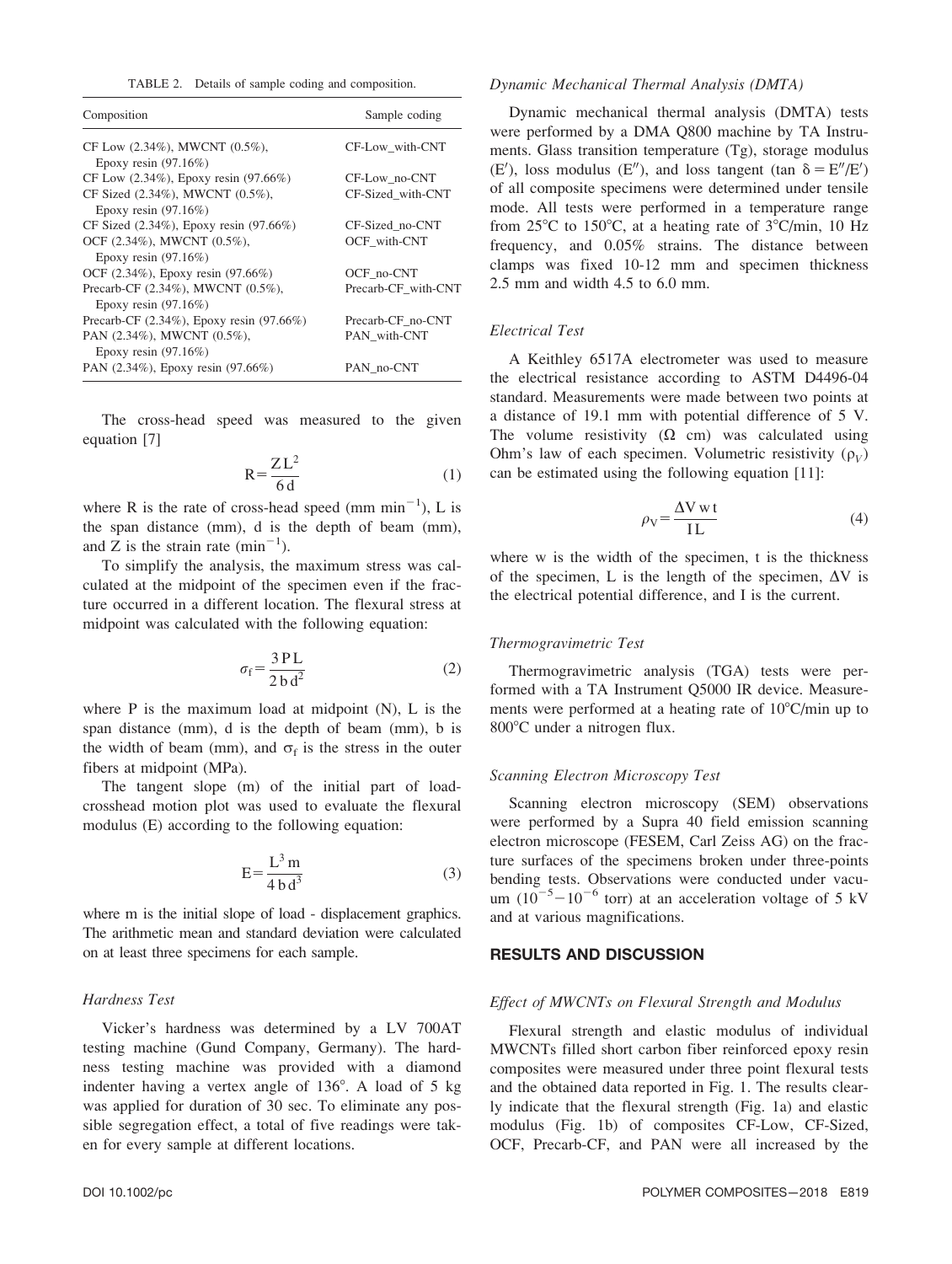

FIG. 1. Variation of (a) flexural strength and (b) flexural modulus of the investigated composites.

addition of 0.5 wt% MWCNTs. Specifically, the flexural strength and elastic modulus of CF-Low composite increased from 55.2 MPa to 123.0 MPa and 6.55 GPa to 7.67 GPa by addition of MWCNTs. The flexural strength and elastic modulus of CF-sized composite increased from 28.0 MPa to 96.9 MPa and 5.35 GPa to 8.17 GPa by addition of MWCNTs filler. The flexural strength and elastic modulus of OCF composite increased from 28.7



FIG. 2. Variation of Vicker's hardness of the investigated composites.



FIG. 3. Variation of volumetric resistivity of the investigated composites.

MPa to 38.7 MPa and 2.98 GPa to 3.64 GPa by addition of MWCNTs filler. The flexural strength and elastic modulus of Precarb-CF composite increased from 40.2 MPa to 95.3 MPa and 4.83 GPa to 5.83 GPa by addition of MWCNTs filler. The flexural strength and elastic modulus of PAN composite increased from 26.9 MPa to 36.8 MPa and 3.45 GPa to 5.83 GPa by addition of MWCNTs filler. It is worthwhile to note that flexural strength (70.6 MPa) and elastic modulus (3.42 GPa) of epoxy resin was lower than the MWCNTs filler loaded CF-Low, CF-Sized, and OCF composites. As reported in Fig. 2, The Vicker's hardness of all investigated samples increased with the presence of MWCNT. The increased hardness of MWCNTs filled short carbon fiber composites may be due to the presence of MWCNTs reinforcements that may act as constraint to localized deformation during indentation. The strengthening of MWCNTs in short carbon fiber epoxy resin composite is associated with basic mechanisms including load transfer from matrix to MWCNTs [8], mismatch in coefficient of thermal expansion [13], and Orowan looping [17]. Generally, MWCNT increases the toughness of epoxy resin as well as fiber



FIG. 4. Thermogravimetric curves of the investigated composites.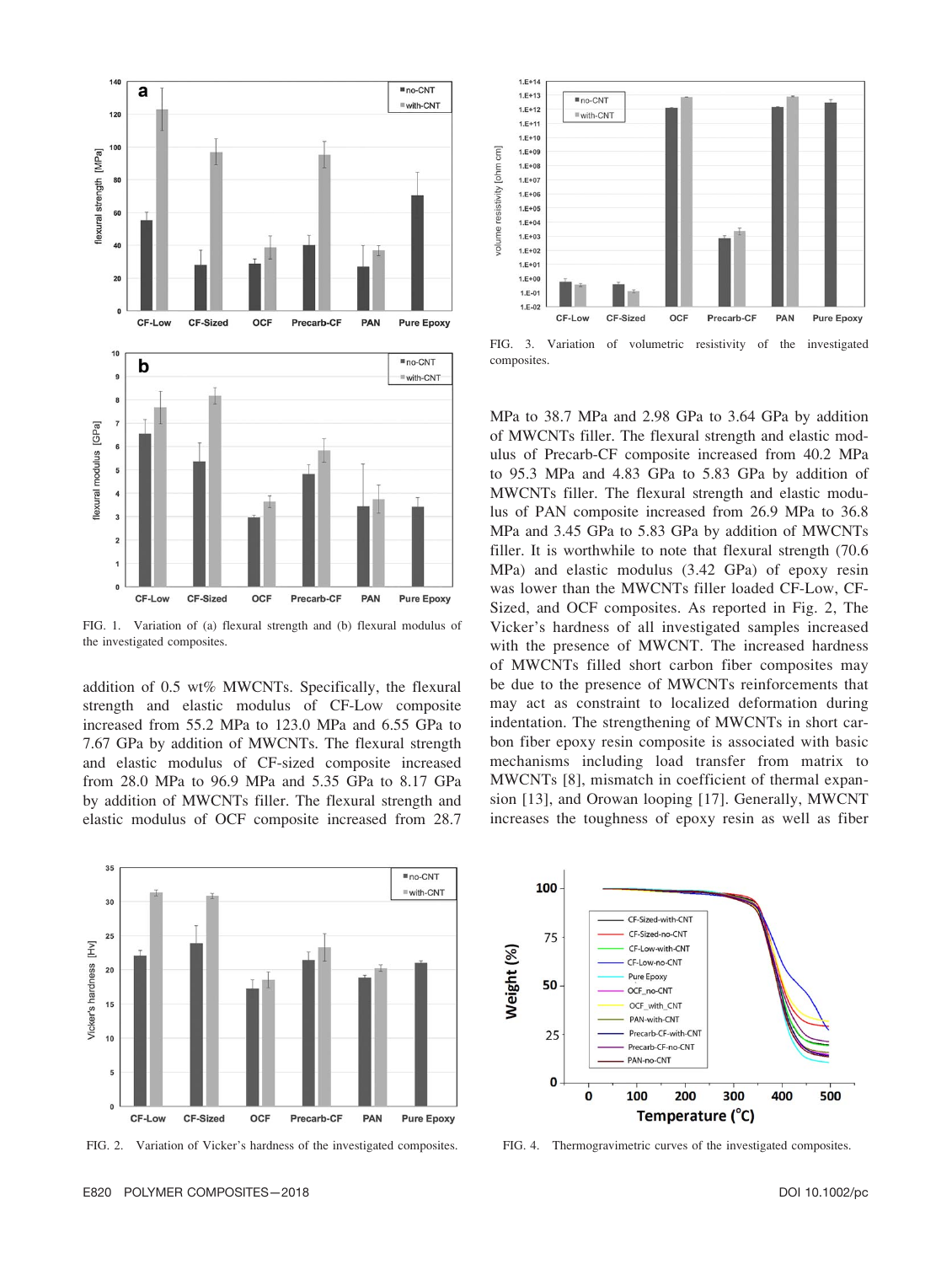

FIG. 5. Variation of storage modulus, loss modulus, and tand with temperature of (a) pure epoxy, (b) CF-Low\_with-CNT, (c) CF-Sized\_with-CNT, (d) OCF\_with-CNT, (e) Precarb-CF\_with-CNT, (f) PAN\_with-CNT, (g) CF-Low\_no-CNT, (h) CF-Sized\_no-CNT, (i) OCF\_no-CNT, (j) Precarb-CF\_no-CNT, and (k) PAN\_no-CNT.

composites [12]. However, the efficiency of fillers against fracture depends on their distribution in the matrix, volume fraction, and orientation of nano-fillers/ short carbon fiber [15].

# Effect of MWCNTs on Electrical Resistivity

The electrical resistivity is an intrinsic property that quantifies how strongly a given material opposes the flow of electric current. A low resistivity indicates a material that readily allows the movement of electric charges [11]. Figure 3 shows that volumetric resistivity of CF-Low, CF-Sized, and Precarb-CF samples is much lower than that of neat epoxy and that of OCF and PAN samples. These results clearly depend on the electrically conductive behavior of precarbonized and fully carbonized fibers in contrast to the insulating nature of OCF and PAN fibers. It can also be observed that the volume resistivity decreased with the addition of MWCNTs. This effect is clearly due to the elevated electrical conductivity values of carbon nanotubes. Moreover, they could form electrically conductive bridges between short carbon fiber thus establishing good conductive paths through the composite structure.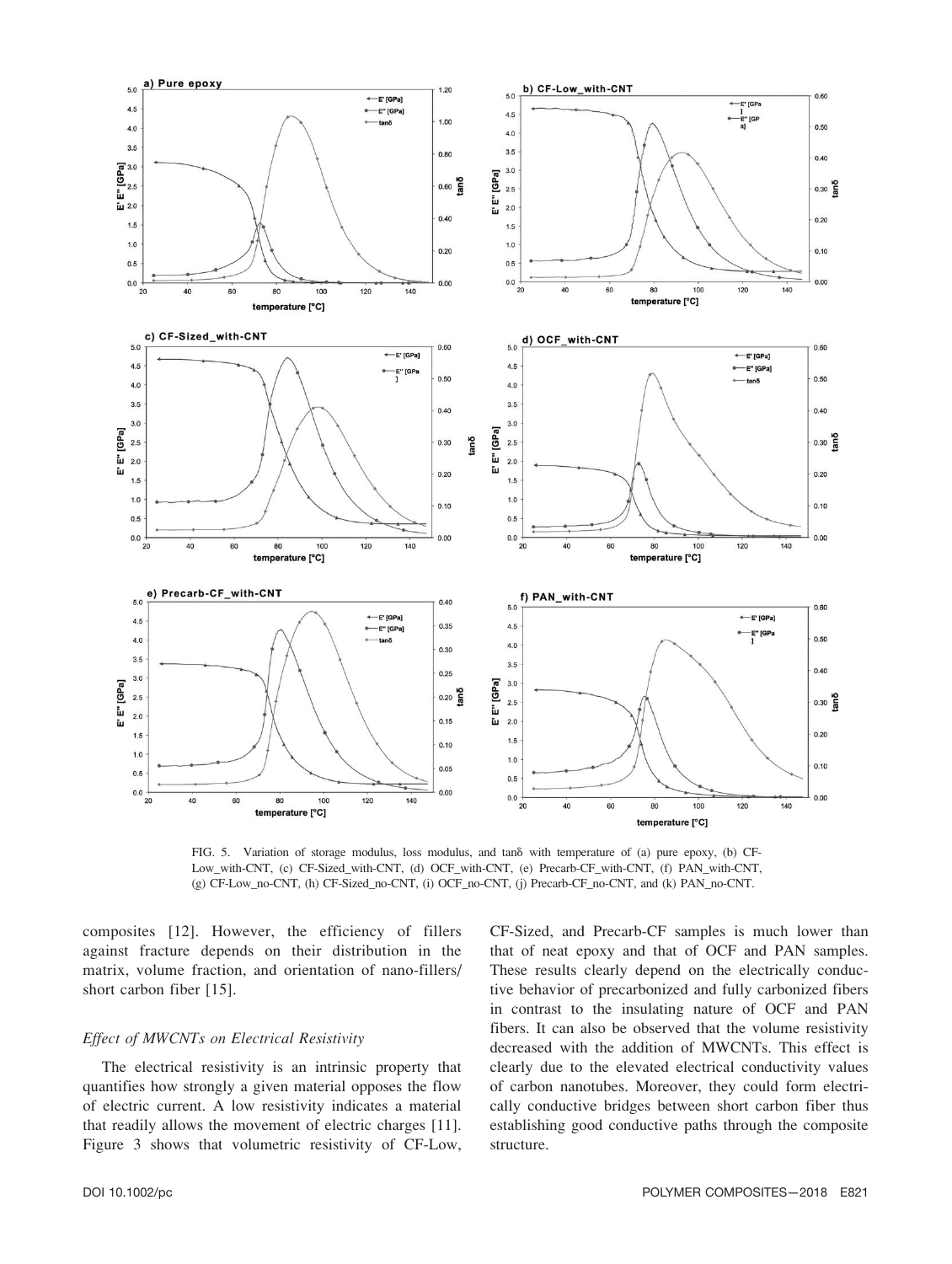

### Effect of MWCNT on Thermal Stability

The thermal stability of the investigated MWCNT filled and unfilled short carbon fiber epoxy resin composites were investigated by thermogravimetric analysis (TGA). It is clear that the dispersion of nanoparticles and short carbon fibers in the epoxy resin will significantly change the properties of nano filled short carbon fiber composites. Figure 4 exhibits the TGA curves of the neat epoxy resin, MWCNT filled short carbon fiber epoxy resin and unfilled MWCNT short carbon fiber epoxy resin composites. All TGA curves of different types of composites present similar trend of decomposition process. Significant weight loss occurred in all samples above  $350^{\circ}$ C. Minor weight loss below this temperature is attributed to the elimination of absorbed water, release of hydroxyl groups and oxidation of amorphous carbon. The decomposition region is centered between,  $250-480^{\circ}$ C. It was observed that when MWCNTs are added to the epoxy resin filled and unfilled with short carbon fiber, TGA curves manifested lower weight losses compared to neat epoxy resin. The rightward shift of TGA curve of composite indicates improved thermal stability, which may be due to the improved dispersion of MWCNTs and short carbon fiber [10], while the leftward shift of TGA curve of composites proves a decreased thermal stability. This may be due to the aggregation of MWCNT particles and short carbon fiber in composites.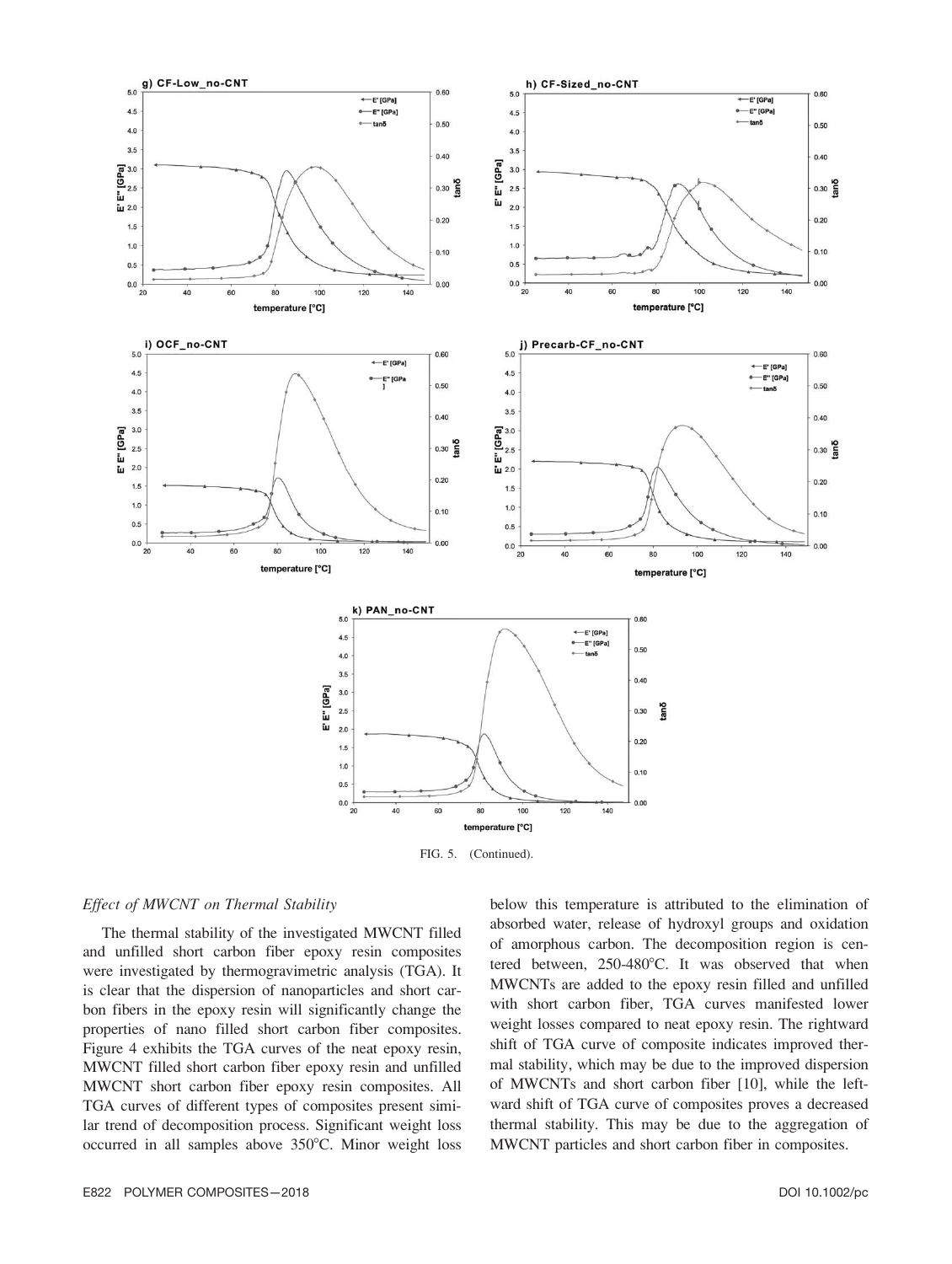

FIG. 6. SEM observations on (a) CF-Low\_no-CNT, (b) CF-Low\_with-CNT, (c) CF-Sized\_no-CNT, (d) CF-Sized\_with-CNT, (e) OCF\_no-CNT (f) OCF\_with-CNT, (g) Precarb-CF\_no-CNT (h) Precarb-CF\_with-CNT, (i) PAN\_no-CNT, and (j) PAN\_with-CNT.

# Effect of MWCNT on Dynamic Mechanical Behavior

The DMTA plots of MWCNT filled and unfilled short carbon fiber epoxy resin composites are illustrated in Fig. 5 where the storage modulus  $(E')$ , loss modulus  $(E'')$ , and tand are plotted as a function of temperature. Figure 5a shows the DMTA thermogram of pure epoxy resin. The observed behavior is typical for an amorphous polymer with a transition from a glassy to a rubbery state as the temperature rises. Its glass transition temperature, estimated in correspondence of the maximum value of the loss tangent, is of  $86.4^{\circ}$ C. The MWCNT filled short carbon fiber epoxy resin curves (Figs. 5b-f) are compared with the short carbon fiber epoxy resin composites without MWCNT (Figs. 5g-k). The glass transition temperature (Tg) is determined from the peak position of tand peak. These results clearly indicate that the MWCNT fillers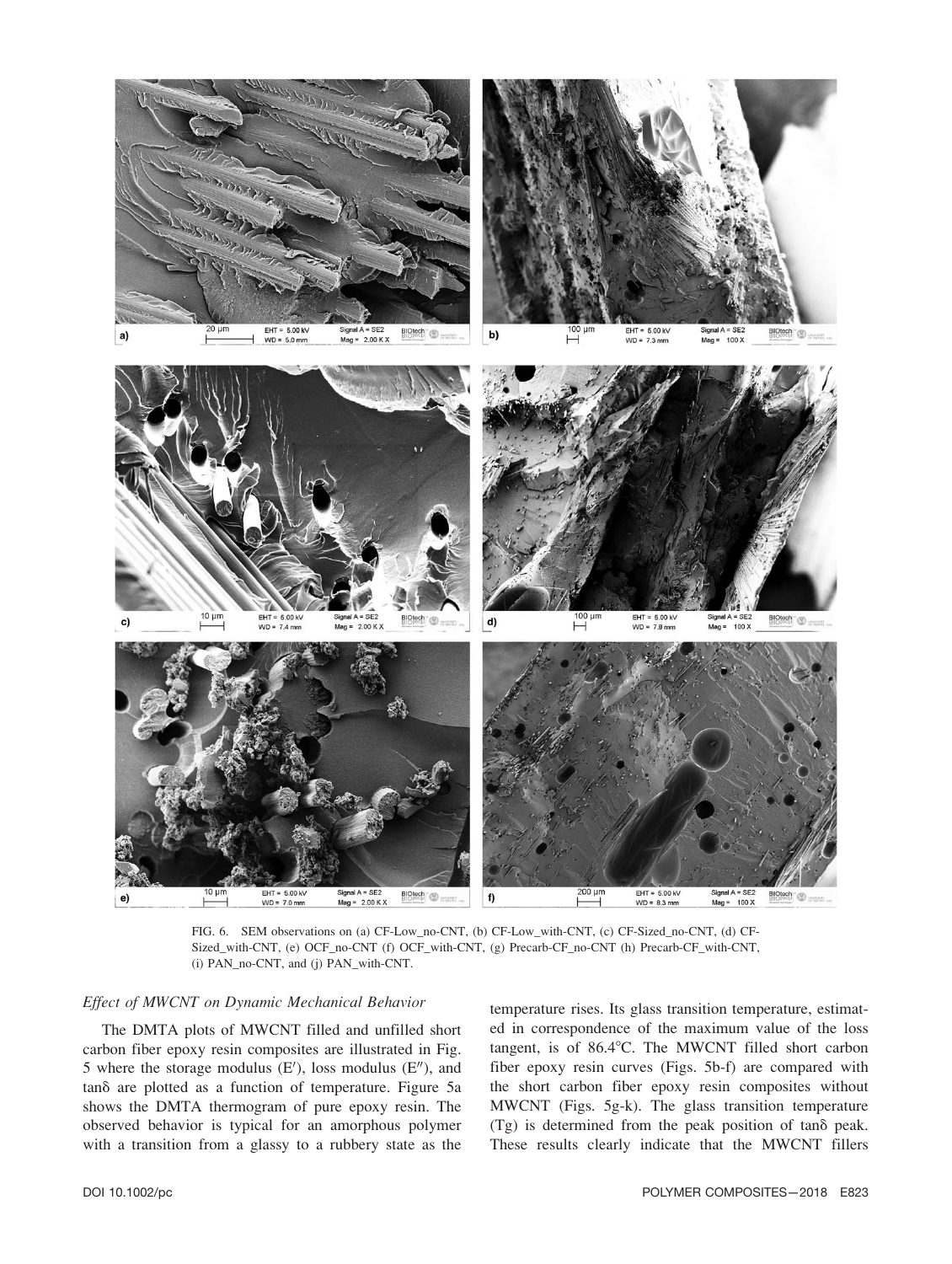

FIG. 6. (Continued).

caused minor effects on the Tg. MWCNT filled CF-Low, CF-Sized, OCF, Precarb-CF, and PAN manifest lower values of Tg in comparison to the corresponding composites without MWCNT. The presence of nanotubes may increase the number of agglomerations and thus the empty spaces in the short carbon fiber composite network [5], which results in lower Tg values. Nevertheless, it is worthwhile to note that the literature indications on the effects of MWCNT on the curing reaction of epoxy resins are widespread and contradictory [28] and they do not allow one to isolate the effect of MWCNT on the glass transition [29].

In the case of CF-Low, CF-Sized the presence of short fibers and MWCNT plays a synergistic and beneficial effect on the storage modulus with a remarkable increase of its value in the glassy state.

#### SEM Observations

Figure 6 shows the SEM image of the MWCNT filled and unfilled short carbon fiber epoxy resin composite. Figure 6a shows the strong interfacial bond in between fiber and matrix in CF-Low, in which fibers are mostly broken and surrounded by matrix. Micro cracks are also detectable in the matrix. Figure 6b depicts the blow holes and irregular surfaces due to the high viscosity of epoxy resin, which limited the movement of the nanotubes and prevented the proper distribution of them throughout the resin. In Fig. 6c, the fracture surface of CF-Sized\_no-CNT sample is reported in which the random distribution of carbon fiber can be noticed, along with the occurrence of fiber pull-out and fiber breakage phenomena. A quite uniform distribution of nanotubes in short carbon fiber epoxy resin composite was observed due to bundling of carbon fiber and nanotubes as shown in Fig. 6d. Figure 6e indicates that the OCF sample has a different structure, presenting the lowest compressive load, Vicker's hardness and viscoelastic properties in comparison to CF-Low and CF-Sized samples. Figure 6f indicates that OCF\_with-CNT sample contains blow holes in the resin reach area due to the thermal expansion of the fiber and matrix. The micrograph shows the epoxy resin fracture in different direction and cracks debond the Precarb-CF sample as can be seen from Fig. 6g. It is clear that MWCNT particles well dispersed in the epoxy resin matrix as can be identified from Fig. 6h. The fracture surface of sample PAN\_no-CNT shows that the bundles of short PAN fiber are broken at a different length and some fibers are pulled out from the matrix as can be observed from the Fig. 6i and 6j, which indicates good and bad adhesion between the epoxy resin and carbon fiber in different area.